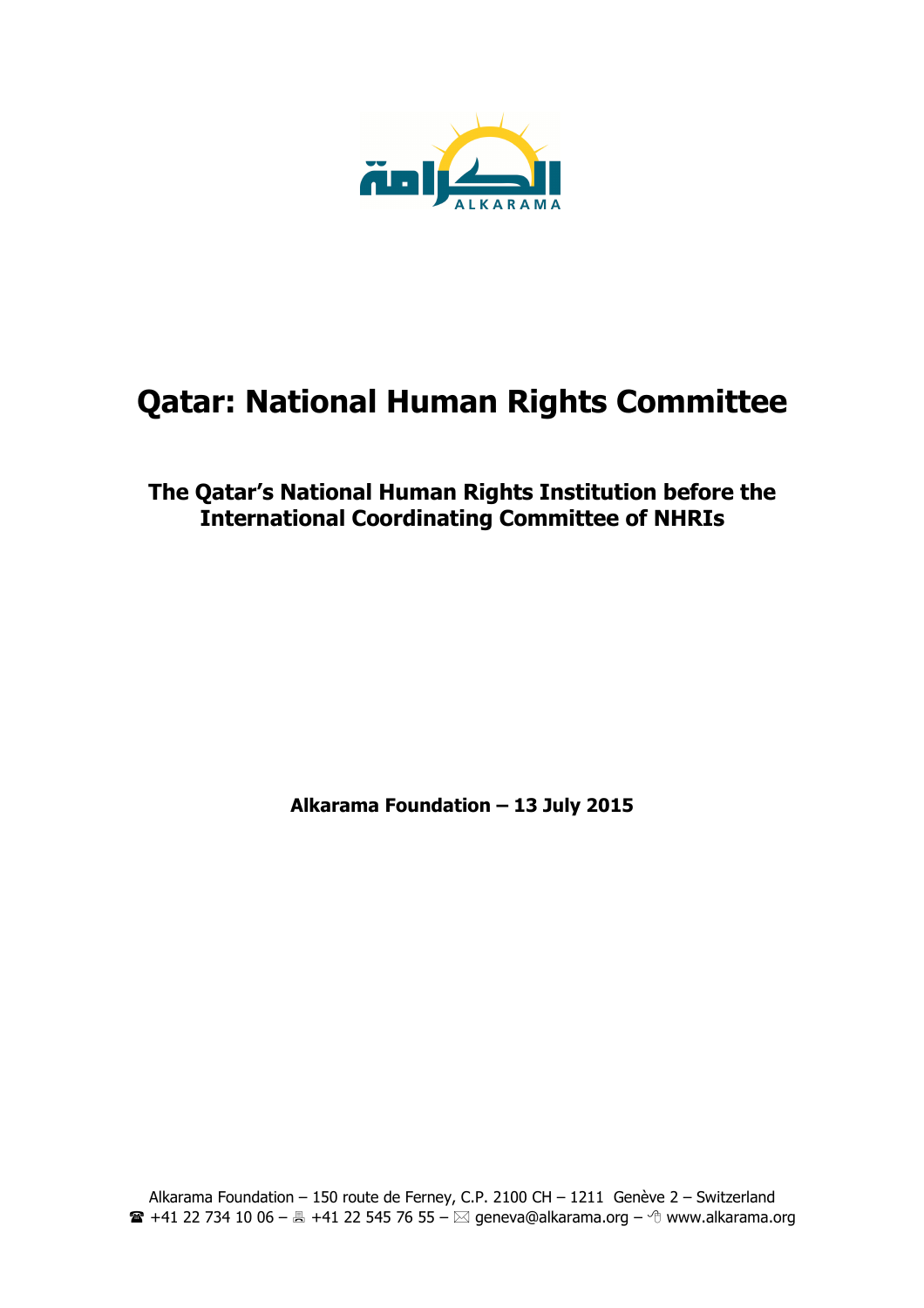# **1. Table of content**

| 2.                                                                          |  |
|-----------------------------------------------------------------------------|--|
| 3.                                                                          |  |
| 4.                                                                          |  |
| 4.1                                                                         |  |
| 4.2                                                                         |  |
| 4.3                                                                         |  |
| 4.4                                                                         |  |
| 4.5                                                                         |  |
|                                                                             |  |
| 5.1                                                                         |  |
| 5.2                                                                         |  |
| Monitoring and advising on compliance with international standards 9<br>5.3 |  |
| 5.4                                                                         |  |
| 5.5                                                                         |  |
| 5.6                                                                         |  |
| 5.7                                                                         |  |
|                                                                             |  |
| 6.1                                                                         |  |
| 6.2                                                                         |  |
| 6.2.1                                                                       |  |
| 6.2.2                                                                       |  |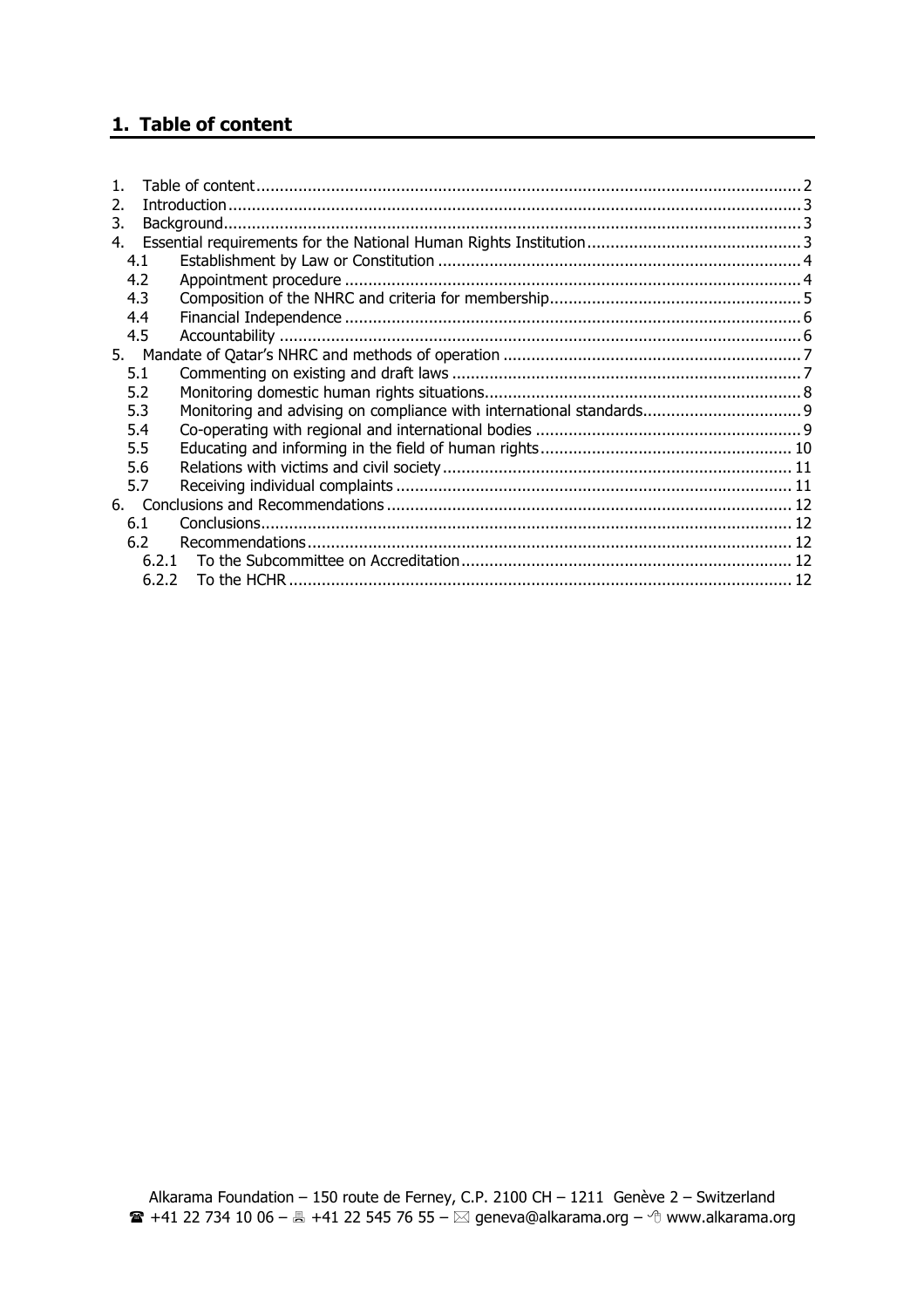# **2. Introduction**

The National Human Rights Committee (hereinafter NHRC) of Qatar, founded in 2002, was accredited to the International Coordinating Committee of National Institutions for the Promotion and Protection of Human Rights (ICC) in 2006 with a "B" Status $^{\rm 1}.$  It was reaccredited in March 2009 $^{\rm 2}$ , March 2010 $^{\rm 3}$ and October 2010<sup>4</sup> with an "A" Status. The NHRC served as head of the "Accreditation Committee" of the ICC, for a period of three years from 2012 to 2014<sup>5</sup>. It will be reaccredited by the Subcommittee on Accreditation (SCA) at its next session in November 2015.

The Alkarama Foundation would like to provide information that may serve to assist in the evaluation of the compliance of Qatar's national human rights institution (NHRI) with the Paris Principles in both legal and practical terms. Alkarama would like to thank the NHRC for its supportive collaboration in providing us with information concerning the NHRC and its working methods.

In this report, we have attempted to make a formal and substantive evaluation of the NHRC of Qatar and its role in the promotion and protection of human rights in the country.

Despite a very active role in the country and a collaborative spirit, it cannot be maintained that the NHRC is in total compliance with the Paris principles, due to the way it was constituted and the appointment procedures of its members.

## **3. Background**

Under the rule of the Al Thani family for almost 150 years, Qatar was a British protectorate until 1971, when it declared its independence, refusing to join the United Arab Emirates. Since then, from a poor governorate, Qatar substantively strengthened its economy thanks to significant oil and natural gas revenues and turned into a wealthy country.

On 3 June 2013, Sheikh Tamim Bin Hamad Al Thani became Emir, following the abdication of his father – a unique case in the Arab world. Despite some first attempts of political reform, the political and institutional configuration of Qatar remained unchanged: state powers are concentrated in the ruling family, who is not accountable to its subjects. Hence, there is a strong contrast between a particularly active role the country plays on the international stage and the lack of participation of the population in domestic political life. In addition, the elections of 30 out of 45 seats of the Consultative Assembly, scheduled to take place in the second half of 2013, were again pushed back to 2016.

For more than a decade, Qatar has implemented important reforms in the field of human rights in order to comply with international law standards. Nevertheless, the current state of civil and political freedoms and the independence of the justice system remain areas of concern. In addition, as in all the countries of the Gulf Cooperation Council, the situation of migrant workers' rights and the discrimination they face is of overriding concern, and relates to all the other issues raised.

Alkarama therefore puts forward that a truly independent and effective national human rights institution is essential in order to ensure a culture of human rights is promoted and human rights are enjoyed by everybody in Qatar.

# **4. Essential requirements for the National Human Rights Institution**

The Paris principles set out minimum conditions a NHRI should fulfil in order to effectively carry out its mandate of protection and promotion of human rights. Most importantly, these requirements are

<sup>-</sup>1 ICC, Report and Recommendations of the Sub-Committee on Accreditation, 18<sup>th</sup> Session, Santa Cruz, 27<sup>th</sup> October 2006, para. 3.8.

<sup>2</sup> ICC, Report and Recommendations of the Sub-Committee on Accreditation, Geneva, 16-30 March 2009, para. 3.1.

<sup>3</sup> ICC, Report and Recommendations of the Sub-Committee on Accreditation, Geneva, 29 March -1 April 2010, para. 4.2.

<sup>4</sup> ICC, Report and Recommendations of the Sub-Committee on Accreditation, Geneva, 11-15 October 2010, para. 5.6. 5

NHRC, Regional and International Partnerships, http://www.nhrc-qa.org/en/international-cooperation/regional-andinternational-partnerships/ (accessed on 13 July 2015).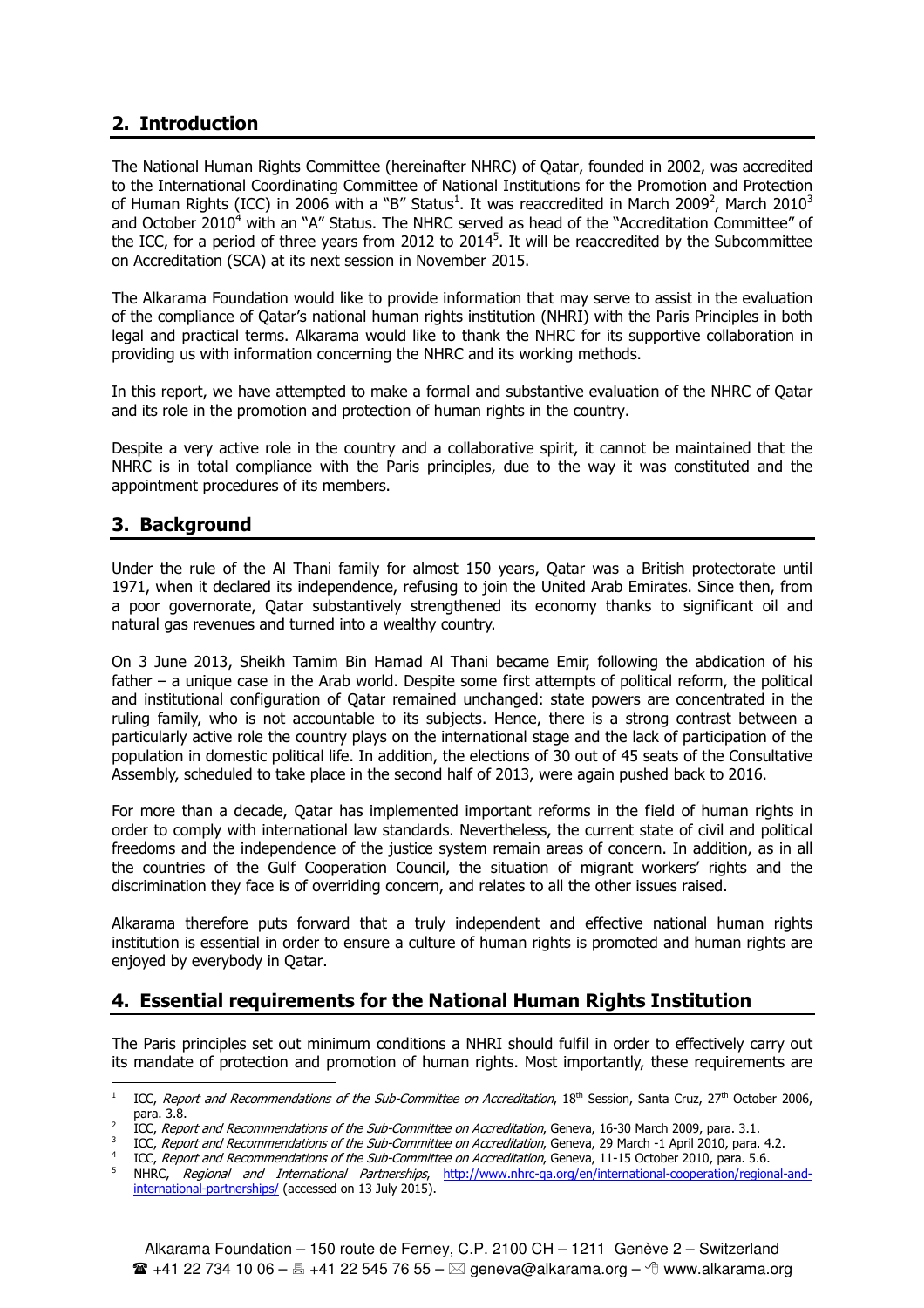set to ensure its independence from the executive and the representation of the different sectors of society.

We are going to assess the compliance NHRC with these essential requirements or lack thereof in the following paragraphs.

#### **4.1 Establishment by Law or Constitution**

According to the Paris Principles, the founding text of the NHRI, i.e. the text setting forth its mandate, for instance, should be of a constitutional or legislative nature<sup>6</sup>. This is in fact the most secure way to guarantee its independence from the other public powers and its legitimacy before the citizens.

Qatar's NHRC was established by Emir Decree No. 38 of 2002 and was re-organised in 2010 according to Decree law No.17 of 2010 issued by the Deputy Emir of the State of Qatar.

We can therefore conclude that this principle has not been formally respected, as the founding text is of executive, rather than legislative nature. We note however that according to Article 67.2 of the Permanent Constitution of the State of Qatar, ratification and promulgation of the laws is one of the Emir's prerogatives, as "no law may be issued unless ratified by the Emir." Indeed, it would be difficult to obtain full compliance with the Paris principles requirement of establishment by law or Constitution without a major change in the functioning of the State of Qatar and its Constitution, a subject which obviously goes well beyond the topic we are discussing here.

#### **4.2 Appointment procedure**

The Paris Principles require that "the composition of the national human rights institution and the appointment of its members, whether by means of an election or otherwise, shall be established in accordance with a procedure which affords all necessary guarantees to ensure the pluralist representation of the societal forces"<sup>7</sup>.

For this reason, appointment procedures should be open and transparent and appointment methods such as nomination by civil society organisations or appointment by Parliament shall be preferred. On the contrary, as recalled by the SCA General Observations "the creation of a National Institution in other ways, such as by a decision of the Executive (through a decree, regulation, motion, or administrative action) and not by the legislature raises concerns regarding permanency, independence from government and the ability to exercise its mandate in an unfettered manner.<sup>18</sup> If this was the case, in fact, the executive may decide to change the mandate or the functions of the NHRI without any legislative scrutiny.

According to Article 5 of Decree Law 17 of 2010, each of the authorities whose members are represented within the NHRC shall nominate its representative. As for the selection of the members from the civil society, the law does not provide for a specific mechanism of selection. It is however reported that the members of the NHRC were nominated by members of the NHRC representing civil society in accordance with the applicable regulations for nomination and selection, the last time being on 15 June 2015. All NHRC members are then appointed by Amiri decree, as provided by Article 5 of the law.

We also note that the members of the NHRI enjoy immunity as per Decree Law No. 12 of 2015 and that the conditions for the expiration of their membership are clearly set in Article 10 of Decree Law No. 17 of 2010, which, in this case as well, provides that the termination of membership be proposed by the NHRC and approved by the Emir.

<sup>-</sup>6 Paris Principles, "Competence and Responsibilities", para.2.

<sup>7</sup> Paris Principles, "Composition and guarantees of independence and pluralism", para. B.1

<sup>8</sup> International Council on Human Rights Policies, Assessing the Effectiveness of National Human Rights Institutions, 2005, p.14.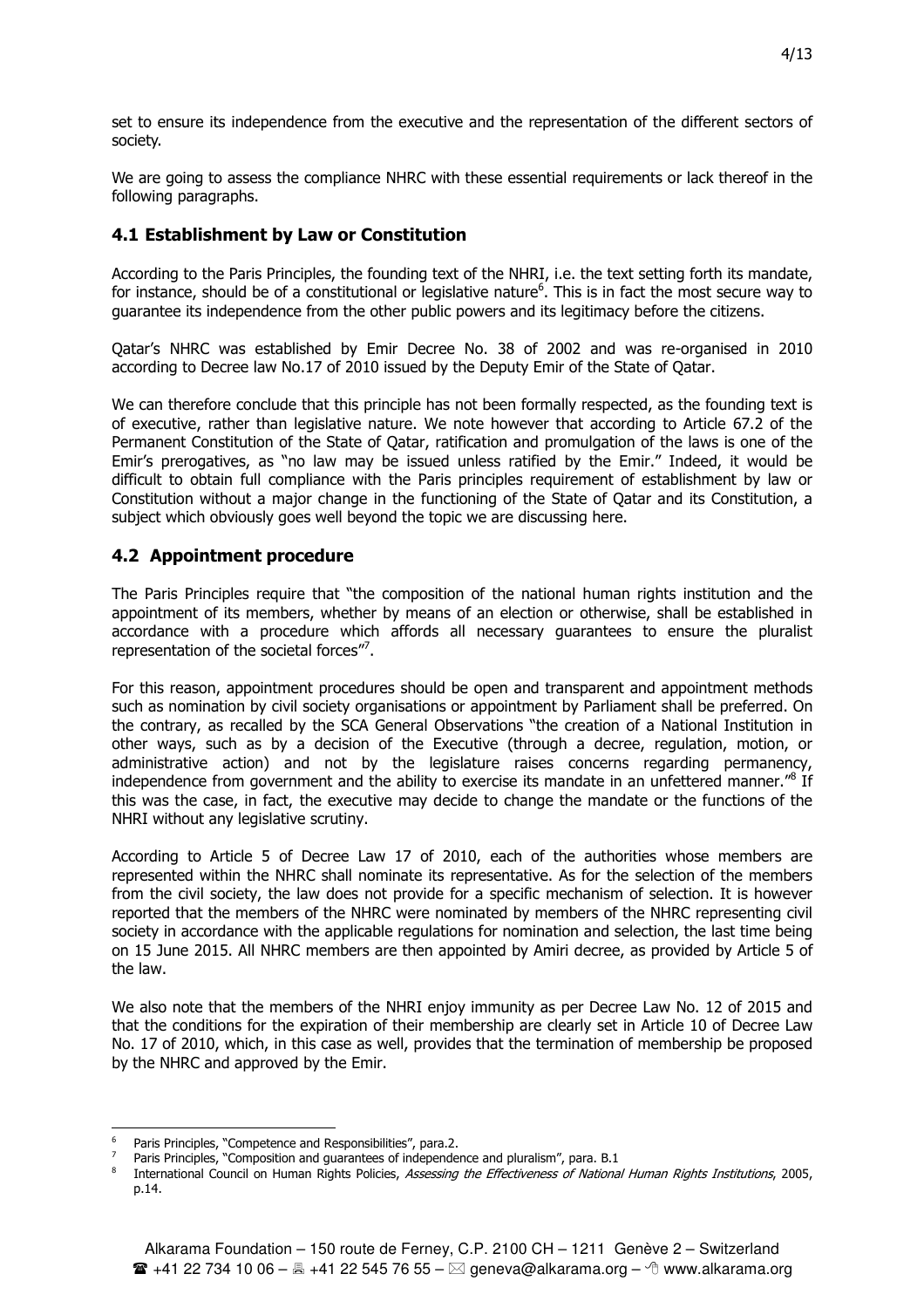During the past accreditation and the re-accreditation sessions, the SCA has in all instances insisted that the legislative establishes a clear and transparent nomination and appointment procedure. For instance, in 2009, the SCA recommended that "the existing legislation should establish a clear, transparent and pluralistic nomination process"<sup>9</sup>, followed in March 2010 by a request "to address the absence in the draft law on provisions detailing the nomination, selection, appointment and dismissal processes of Committee members<sup>"10</sup> and in October 2010, despite the new Decree Law No. 17 of 2010, that "internal procedures for the selection, appointment and dismissal of members are in writing, and requests a copy be transmitted to it once finalised" $^{11}$ .

To conclude, as we notice that the nomination and appointment procedure as well as the termination of the mandate as provided by the current Decree Law, do not fulfill the Paris principle's requirements due to the need of the requirement of the Emir's last word concerning these decisions. According to United Nations Development Programme (UNDP) "this committee does not comply with Paris criteria as a result of its heavy governmental component<sup>"12</sup>, a component that, according to us is to be found in the lack of independence from the government.

#### **4.3 Composition of the NHRC and criteria for membership**

The Paris Principles require that the composition of a NHRI shall be established "in order to ensure the pluralist representation of the social forces (of civilian society)<sup>"13</sup>, and encourages the inclusion of members of non-governmental organisations, trade unions and professional organisations, while government departments should participate only in advisory capacity. For instance, the SCA guidelines note that "consideration must be given to ensuring pluralism in the context of gender, ethnicity or minority status"<sup>14</sup>.

According to Article 5 of Decree Law No. 17 of 2010, the NHRC shall be comprised of at least seven members of the civil society in addition to one representative for each of the following authorities: the Ministry of Foreign Affairs, the Ministry of Interior, the Ministry of Labour, the Ministry of Social Affairs, the Supreme Council for Family Affairs, who shall attend the meetings but do not have the right to vote.

Alkarama welcomes the fact that the civil society component of the NHRC shall be preponderant over the governmental one, also considering that the representatives of the government do not have the right to vote, thus rectifying a previous shortcoming and implementing the recommendation issued by the SCA at the NHRC's accreditation $^{15}$ .

We note, nevertheless, that that no mention is given to gender balance, which translates, in fact, into the presence of only one woman among all the NHRC members<sup>16</sup>. In addition, if we consider that Article 5 of Decree Law No. 17 of 2010 requires that NHRC members must be a Qatari national while Qatar's population is composed by approximately 88% of "foreign workers"<sup>17</sup> of different national and ethnic origin, it emerges that actually the NHRC membership does not reflect the ethnical balance of the population in the country. We would therefore conclude that due to this shortcoming, the NHRC membership does not ensure the pluralist representation of the social forces of Qatar.

In addition, in order to ensure the effectiveness of the NHRC work, it is important that its members be selected on the basis of merit $^{18}$ .

 9 ICC, Report and Recommendations of the Sub-Committee on Accreditation, Geneva, 16-30 March 2009, para. 3.1.

<sup>&</sup>lt;sup>10</sup> ICC Report and Recommendations of the Sub-Committee on Accreditation – March-April 2010, para. 4.2.

ICC, Report and Recommendations of the Sub-Committee on Accreditation, Geneva, 11-15 October 2010, para. 5.6.

<sup>&</sup>lt;sup>12</sup> UNDP, Arab Human Rights Index, http://www.arabhumanrights.org/en/countries/country.aspx?cid=15 (accessed on 7 July 2015).

<sup>&</sup>lt;sup>13</sup> Paris Principles, "Composition and guarantees of independence and pluralism", para. B.1.

<sup>&</sup>lt;sup>14</sup> ICC, General Observations of the Sub-Committee on Accreditation, May 2013, G.O. 1.7.

<sup>&</sup>lt;sup>15</sup> ICC, Report and Recommendations of the Sub-Committee on Accreditation, Geneva, 16-30 March 2009, para. 3.1

<sup>&</sup>lt;sup>16</sup> NHRC, Members, http://www.nhrc-qa.org/en/about-nhrc/members/ (accessed on 13 July 2015).

<sup>17</sup> Report of the Special Rapporteur on the human rights of migrants, François Crépeau, 23 April 2014 A/HRC/26/35/Add.1, para. 6.

<sup>&</sup>lt;sup>18</sup> International Council on Human Rights Policy and OHCHR, Assessing the effectiveness of National Human Rights Institutions, 2005, p. 15.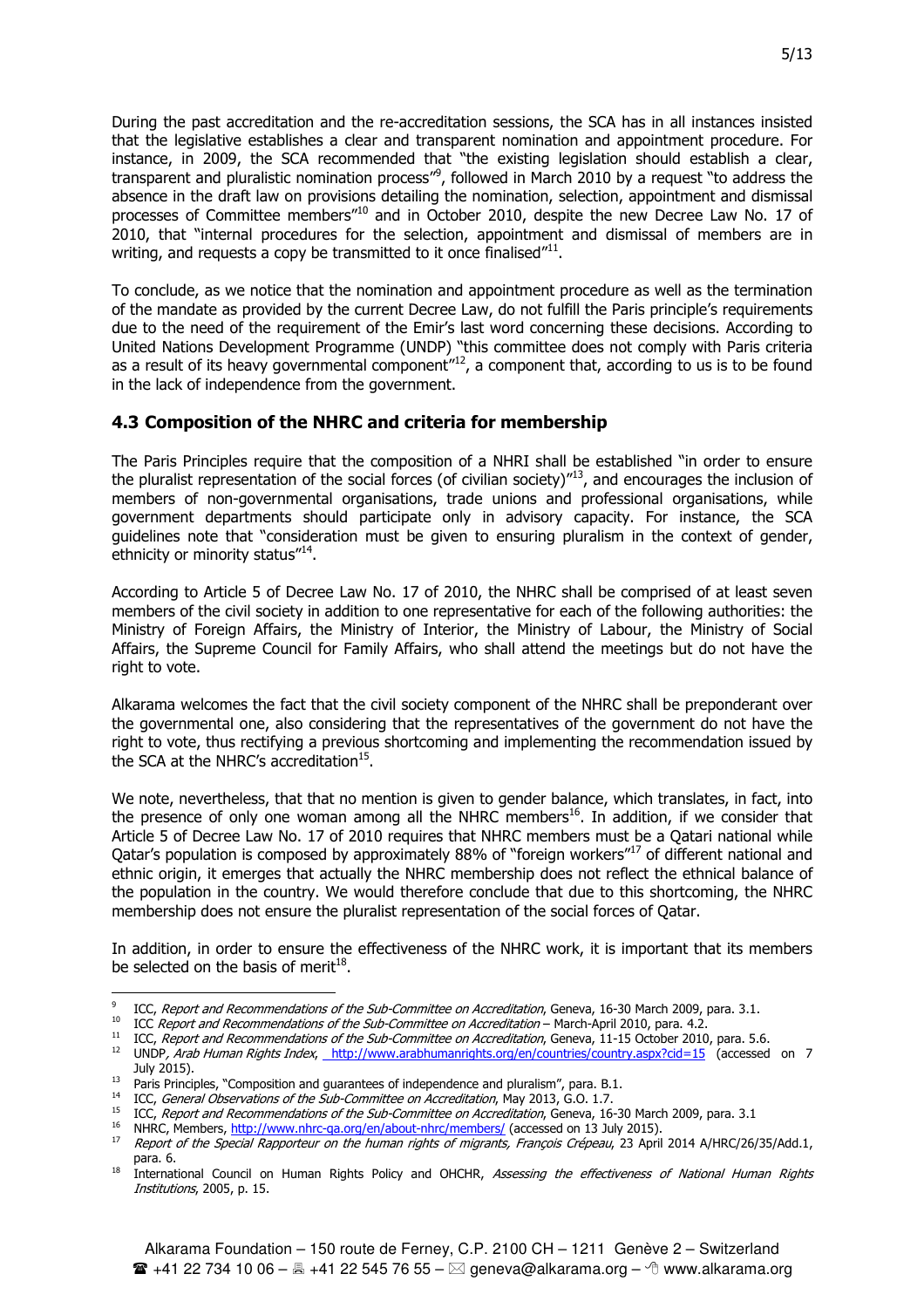Alkarama would therefore put forward that specifying the qualifications needed for the post by law or in the internal regulations would enhance a merit-based selection and ensure further guarantees of effectiveness for the work of the NHCR. We welcome, however, the several initiatives undertaken by the NHRC concerning the training of its members, such as the training received by the United Nations Centre for Training and Documentation in the field of Human Rights in South-West Asia and the Arab region<sup>19</sup> and several other trainings<sup>20</sup>.

## **4.4 Financial Independence**

The Paris principles provide that the NHRI "shall have an infrastructure which is suited to the smooth conduct of its activities, in particular adequate funding  $n^2$ , to be able to hire its own staff and premises independently from the government.

Decree Law No. 17 of 2010 states that the NHRC shall have its independent budget which, according to Article 17 of the same Decree Law, shall include both funds allocated by the State as well as subsides, donations, grants and bequests made to it from other bodies. Article 19 of Decree Law No. 17 of 2010 states that the NHRC shall prepare its annual budget estimates and final accounts in accordance with the rules set by its financial regulation, to be issued by a NHRC chairman's resolution as set out in article 21 of the same Decree Law. According to information received from the NHRC, the financial and administrative affairs Department proposes the budget, which is later adopted by the Chairman of the Committee, and refers to the Council of Ministries for disbursement. This process is followed by discussions between a representative of the Committee and the Presidency of the Council of Ministers in which the Committee's needs are introduced in accordance with the strategy and action plan. It therefore emerges that, out of this process, it is the executive which has the final say into the approval of expenses by the executive.

Alkarama notes that, in addition to the fact that currently the NHRC is totally and solely financed by the State of Qatar, the executive retains the power to both allocate the funds to the Qatar NHRC as well as to decide on its expenses, therefore not ensuring its independence. We would therefore encourage the NHRC to seek to diversify its sources of income.

#### **4.5 Accountability**

The criterion of independence from the government, the cornerstone of the Paris principles, demands that the NHRI be free from the interference of the government in its activities. As any public institution, NHRIs shall also be accountable. In order to protect their independence from pressure from the government, it is recognised that NHRIs shall be answerable to the legislature, rather than the executive<sup>22</sup>.

Decree Law No. 17 of 2010 does not specify to which authority the NHRC shall be accountable. However, according to information Alkarama was able to gather from the NHRC, the NHRC is currently reporting to the Majlis Al-Shura – Qatar's Parliament – which has the right to inquire its activities.

Being accountable to the Parliament and not to the government ensures that the NHRC has at least partial independence in its activities from the executive, as this cannot totally be a remedy to the

<sup>-&</sup>lt;br>19 NHRC, Cooperation with Human Rights Councils, http://www.nhrc-qa.org/en/international-cooperation/cooperation-withhuman-rights-councils/ (accessed on 13 July 2015).

<sup>&</sup>lt;sup>20</sup> NHRC, Report of the National Human Rights Committee of Qatar on the Human Rights Situation in the State and the Outcomes of the Committee's work during 2013, p. 47-48.

<sup>&</sup>lt;sup>21</sup> Paris Principles, "Composition and guarantees of independence and pluralism", para.B.2.

<sup>&</sup>lt;sup>22</sup> *Ibid.*, p.12.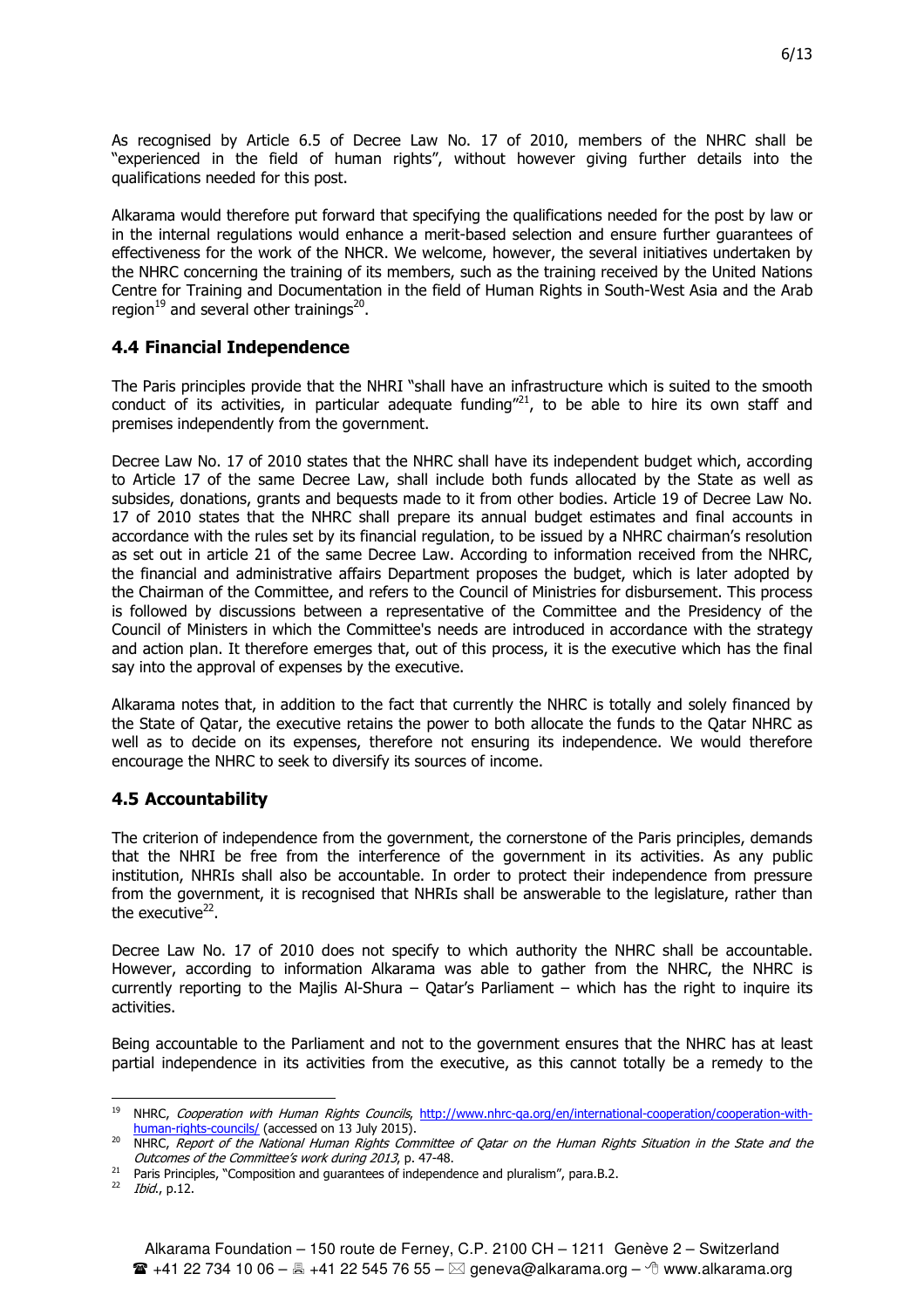shortcomings due to the its establishment and the appointment procedures of its members. Alkarama suggests, however, that this prerogative be clearly established in law, in order to better ensure that the executive does not have any power of oversight over its activities.

In addition, for the purposes of auditing, Article 19 requires that the "NHRC shall have an auditor to be appointed by the NHRC Chairman for auditing the NHRC's accounts and to report thereon to the Chairman within a period not exceeding two months from the end of the fiscal year". It is reported that the NHRC has contracted with Ernst & Young Law firm to audit the accounts of the NHRC and submit report thereon.

# **5. Mandate of Qatar's NHRC and methods of operation**

The Paris Principles state that "a national human rights institution shall be vested with competence to promote and protect human rights<sup> $n23$ </sup> and shall possess "as broad a mandate as possible $n24$ . The SCA intends the term "promotion" as encompassing all those functions which seek to create a society where human rights are more broadly understood and respected. Such functions may include education, training, advising, public outreach and advocacy, while it interprets "protect" as those activities aimed at addressing and preventing actual human rights violations through, for instance, monitoring, inquiring, investigating and reporting on human rights violations, and may include individual complaint handling<sup>25</sup>. The envisaged functions the NHRC shall exercise are detailed in Paris principles "Competence and responsibilities", paragraph 3. Furthermore, additional Principles apply to NHRIs with a quasi-judicial competence, giving those NHRIs competence to hear and consider individual complaints of violations.

As far as Qatar's NHRC is concerned, we notice that Article 3 of Decree Law No. 17 of 2010 establishes the NHRC's mandate and lists all its prerogatives, which reflect the ones foreseen by the Paris principles. In addition, Article 3.3 of Decree Law No. 17 of 2010 mandates the NHRC "to consider any abuses or violations of human rights, to get involved in the settlement of the complaints reported", with therefore a quasi-judicial function, in accordance to the additional principles concerning the status of commissions with quasi-judicial competence.

In the following paragraphs, we are going to assess the practical implementation of the NHRC mandate, according to each function it is required to carry out.

#### **5.1 Commenting on existing and draft laws**

The Paris Principles mandate NHRIs to "examine the legislation and administrative provisions in force, as well as bills and proposals, and shall make such recommendations as it deems appropriate in order to ensure that these provisions conform to the fundamental principles of human rights<sup>"26</sup> and shall, if necessary, be endowed with the power to "recommend the adoption of new legislation, the amendment of legislation in force and the adoption or amendment of administrative measures" $^{27}$ .

Article 3.4 of Decree Law No. 17 of 2010, for instance, provides the NHRC with the mandate to make the necessary suggestions as far as the current legislation and proposed draft laws are concerned, in particular in relations to the international conventions to which the state of Qatar has become party. It has the power as well to examine these laws of its own initiative $^{28}$ .

l <sup>23</sup> Paris Principles, "Competence and Responsibilities", para.1.

<sup>&</sup>lt;sup>24</sup> Paris Principles, "Competence and Responsibilities", para. 2.

<sup>&</sup>lt;sup>25</sup> SCA general observations, General Observation 1.2, p. 7.

<sup>&</sup>lt;sup>26</sup> Paris Principles, "Competence and responsibilities", para. 3.a.i

<sup>27</sup> Ibidem.

<sup>&</sup>lt;sup>28</sup> Information provided by the NHRC.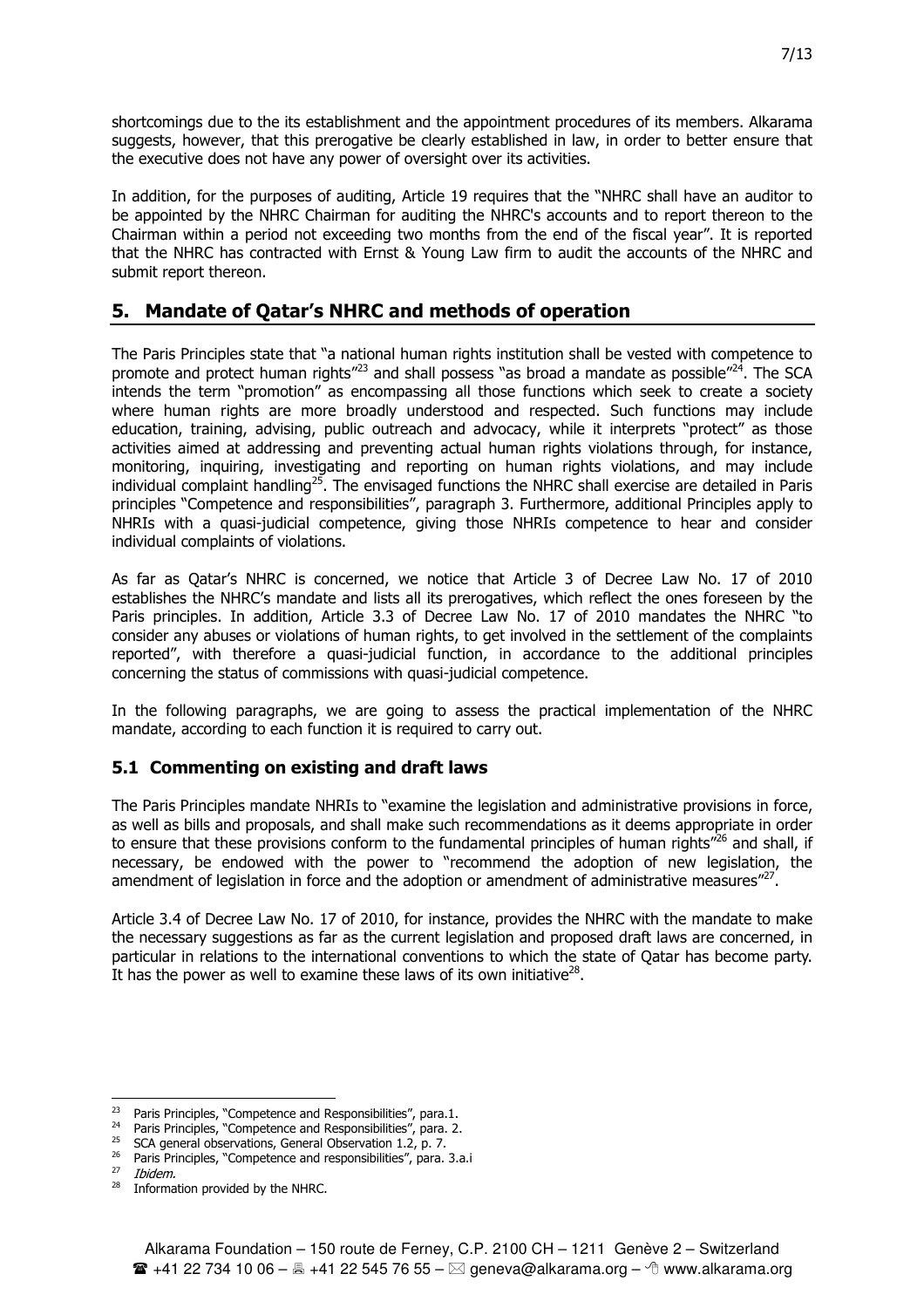Indeed, in 2013, the NHRC reviewed several laws from its own initiative, as pointed out in the NHRC's annual report which mentions the several pieces of legislation that the NHRC considers necessary to be amended or regulated, such as the Human Resources Management Act<sup>29</sup>.

#### **5.2 Monitoring domestic human rights situations**

The main role of a NHRI is to monitor the situation of domestic human rights, and therefore they shall have powers to gather information and evidence to fulfill this function effectively<sup>30</sup>.

As for information gathering, Article 16 of Decree Law No. 17 of 2010 requires that ministries, government departments and public institutions shall cooperate with the NHRC in performing its duties and shall provide the NHRC with the information needed. Alkarama welcomes reports that the NHRC has the power to conduct unannounced visits to labour camps<sup>31</sup>, hospitals, detention places and that has the power to monitor the implementation of recommendations issued in these cases<sup>32</sup>. In addition, we welcome the fact that the NHRC has the power to monitor compliance by both private and public bodies as well as to initiate public inquiries on specific human rights violations, to hear witness during those inquiries and to publish the results of its inquiries $^{33}$ .

We can therefore conclude that the working methods of which the NHRC is endowed enable it to effectively gather the information needed and to implement effectively its mandate.

Alkarama also notes that the annual report of the NHRC covers issues of civil and political as well as economic, social and cultural rights. In this regard, and in focusing in particular on the areas of interest for Alkarama, we wish to add some further considerations regarding the position of the NHRC on some specific issues.

As for the right to fair trial, the NHRC reported in its 2013 annual report that "the judiciary on its different levels is considered to be the most prominent national guarantee and one of the most important reliable mechanisms that ensure respect for human rights and essential freedoms in the State in general<sup>734</sup>. Alkarama notes however that the independence of the judiciary – in a system where the judicial body is made up of a large part of non-nationals who are not appointed but are given a fixed-term contract – is not currently ensured, as pointed out by the Special Rapporteur on the Independence of Judges and Lawyers following her visit to the country<sup>35</sup>.

With reference to freedom of expression, there is mention in the NHRC annual report of the first Cultural Twitter Forum held in June 2013 which included a discussion on an Arab initiative for ethics in dealing with Twitter, in order to take advantage of this means within the framework of the values of an Arab society<sup>36</sup>. We note that, instead of reaffirming clear principles of freedom of expression with regards to the use of social media, this nebulous reference to ethics and values of an Arab society may be as well a reference to possible ways to circumvent or restrict it, in line with recent developments in this sense in the country. We recall in fact that the government censors online content and blocks access to websites that are considered politically sensitive and that in SSeptember 2014, Qatar's government passed a cybercrimes law with greater restrictions on content posted on

<sup>1</sup>  $^{29}$  NHRC, Report of the National Human Rights Committee of Qatar on the Human Rights Situation in the State and the Outcomes of the Committee's work during 2013, p.3.

<sup>&</sup>lt;sup>30</sup> International Council on Human Rights Policy and OHCHR, Assessing the effectiveness of National Human Rights Institutions, 2005, p. 18.

<sup>&</sup>lt;sup>31</sup> Report of the Special Rapporteur on the Human Rights of migrants, François Crépeau, 23 April 2014, A/HRC/26/35, para.66.

<sup>&</sup>lt;sup>32</sup> Information provided by the NHCR.

<sup>&</sup>lt;sup>33</sup> Ibidem.

<sup>&</sup>lt;sup>34</sup> NHRC, Report of the National Human Rights Committee of Qatar on the Human Rights Situation in the State and the Outcomes of the Committee's work during 2013, p.12.

<sup>&</sup>lt;sup>35</sup> Report of the Special Rapporteur on the independence of judges and lawyers, Gabriela Knaul, 31 March 2015, A/HRC/29/26/Add.1.

<sup>36</sup> NHRC, Report of the National Human Rights Committee of Qatar on the Human Rights Situation in the State and the Outcomes of the Committee's work during 2013, p.15.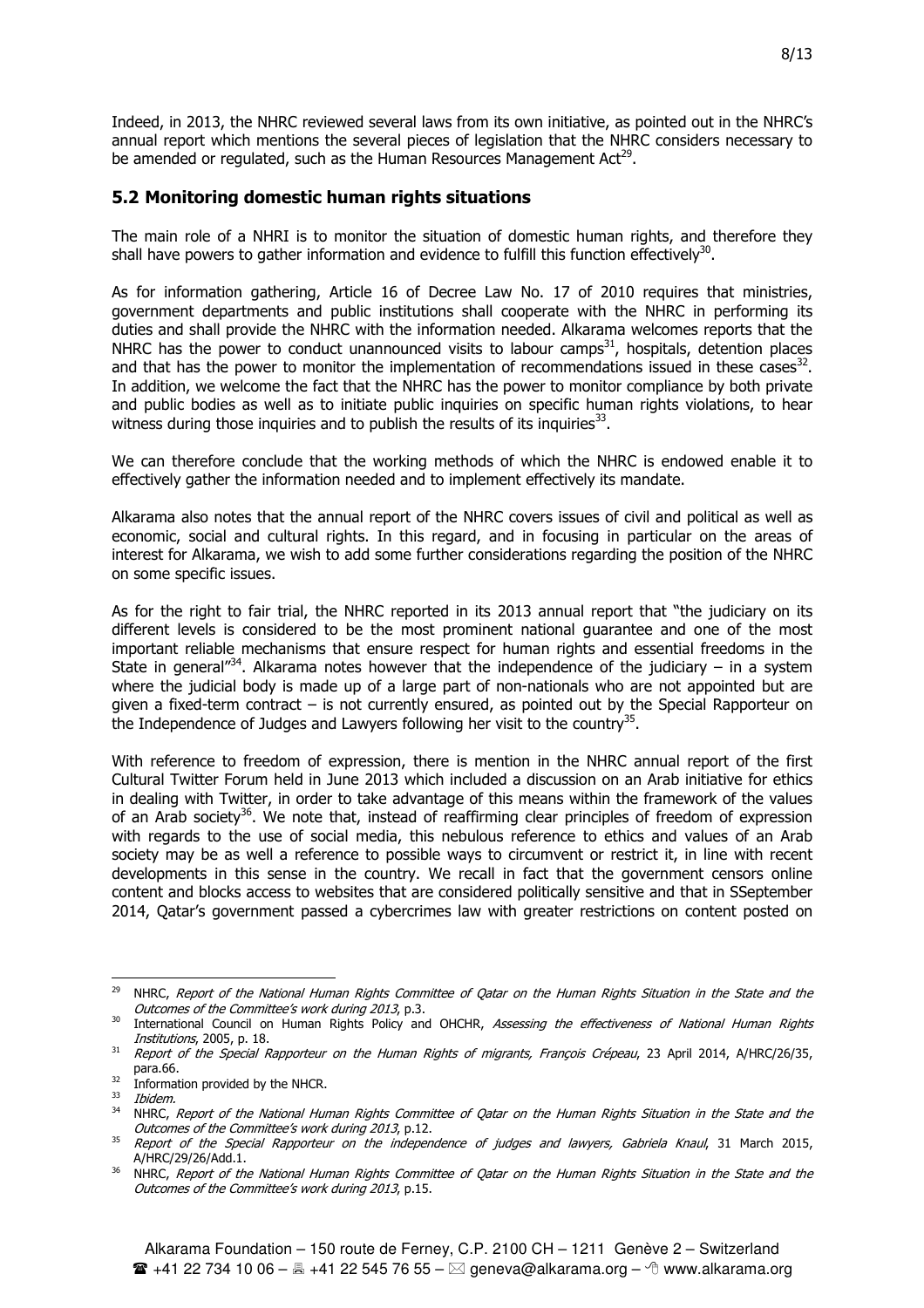social media and news websites<sup>37</sup>. Other laws capable of jeopardizing civil and political liberties are the Law on the Protection of Society, the Anti-Terrorism Law and the Law on State Security.

However, none of these laws is mentioned in the Annual report of the NHRC as potentially dangerous for the full respect of the rights and freedoms in the country. The NHRC reports not having received complaints concerning violations of the right and freedom of expression. However, following Alkarama's inquiries with the NHRI, it emerges that, for instance, the NHRC has attended all the court sessions concerning the case of Mr Mohamed Al Ajami, who was sentenced to 15 years imprisonment in October 2013 for having published a poem critical of the authorities, as documented by Alkarama<sup>38</sup> and hence urged the government to issue a new law regulating the media in conformity with international human rights standards<sup>39</sup>.

Noticing that in these areas no criticism of the current situation in the country has been raised makes us conclude that, if the NHRC does not endorse the government's policies, at least that it cannot address those issues publicly because of their political sensitivity and because of the NHRC's lack of independence from the executive.

#### **5.3 Monitoring and advising on compliance with international standards**

The Paris Principles mandate NHRIs to "promote and ensure the harmonization of national legislation, regulations and practices with the international human rights instruments to which the State is party" as well as to encourage their ratification<sup>40</sup>.

Article 3.1 of Decree Law No. 17 of 2010, in line with this requirement, gives the NHRC the mandate to promote and pursue the objectives stipulated by international conventions and instruments on human rights to which Qatar is party as well as to recommend the State's accession to other international instruments of this kind.

From its annual report, it emerges that the NHRC recommended the accession to the International Covenants on Civil and Political Rights and on Economic, Social and Cultural Rights<sup>41</sup>, the International Convention for the protection of the Rights of All Migrant Workers and Members of their Families<sup>42</sup> and other international conventions on the rights of workers<sup>43</sup>. It is however regrettable to note that no mention is made of any recommendation to ratify other international human rights instruments of great relevance for Qatar, such as the two International Covenants and the International Convention on the Protection of the Rights of All Migrant Workers and Members of Their Families or the Optional Protocol to the Convention against Torture and Other Cruel, Inhuman or Degrading Treatment or Punishment as well as International Convention for the Protection of All Persons from Enforced Disappearance.

#### **5.4 Co-operating with regional and international bodies**

"To cooperate with the United Nations and any other organization in the United Nations system, the regional institutions and the national institutions of other countries that are competent in the areas of the promotion and protection of human rights" is as another task included in the mandate of NHRI, according to the Paris Principles<sup>44</sup>.

l Freedom House, *Qatar*, https://freedomhouse.org/report/freedom-world/2015/qatar#.VZ04OFKzlqc (accessed on 8 July 2014).<br><sup>38</sup> Alkarama,

Qatar: Release Poet Jailed for Exercising Right to Free Expression, 29 October 2013, http://en.alkarama.org/qatar/1162-qatar-release-poet-jailed-for-exercising-right-to-free-expression (accessed on 13 July  $2015$ 

 $39$  Information provided by the NHRC.

<sup>&</sup>lt;sup>40</sup> Paris Principles, "Competence and responsibilities", para.3.b and c.

<sup>&</sup>lt;sup>41</sup> NHRC, Report of the National Human Rights Committee of Qatar on the Human Rights Situation in the State and the Outcomes of the Committee's work during 2013, p. 58

<sup>&</sup>lt;sup>42</sup> *Ibid.*, p. 11.<br><sup>43</sup> *Ibid.*, p. 43.

<sup>44</sup> Paris Principles, "Competences and responsibilities", A.3.e.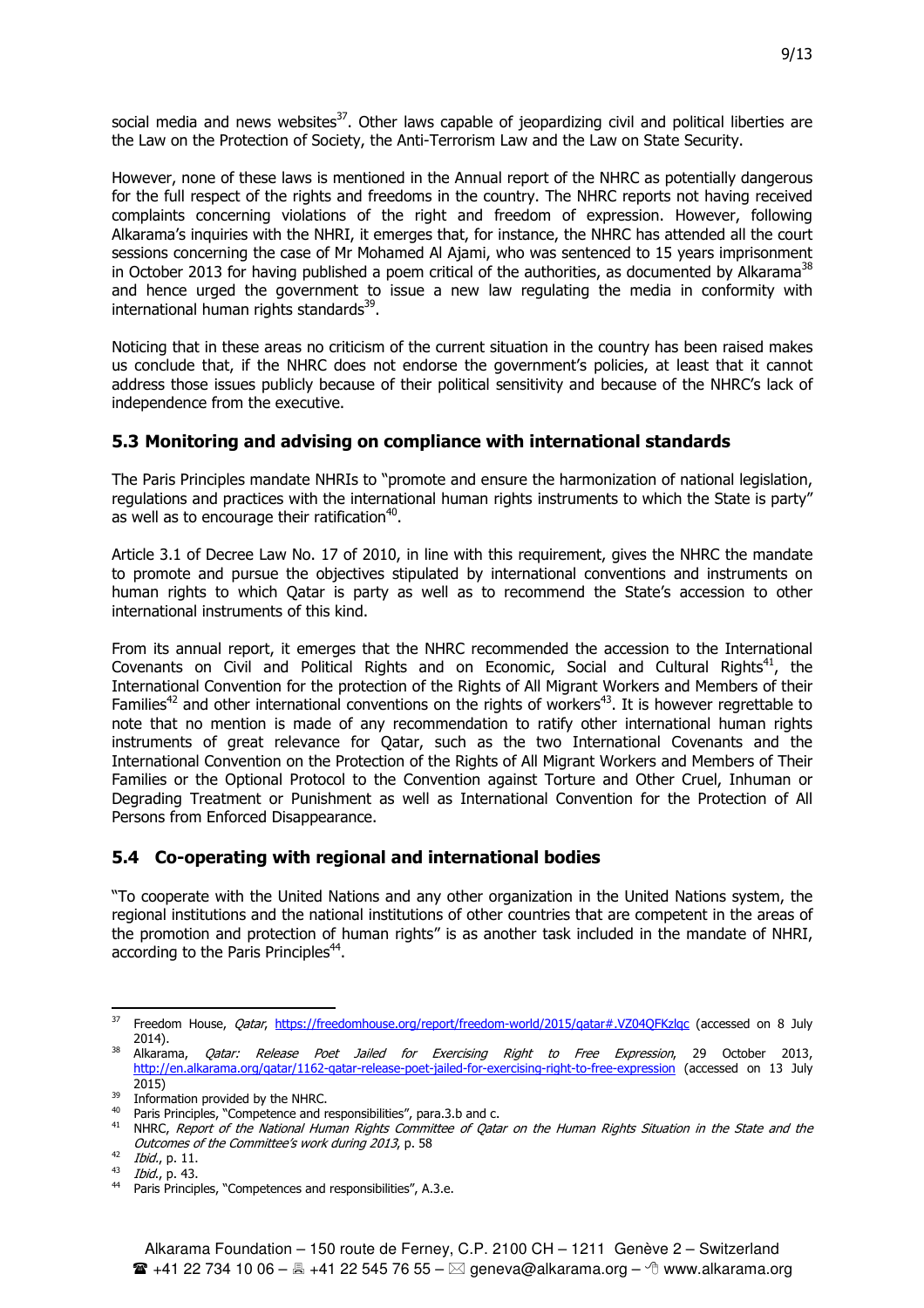According to website page of the NHRC, the institution collaborates with several UN bodies, including the Human Rights Council as well as UN human rights treaty bodies<sup>45</sup>. We also note and welcome the institution of partnerships with regional organisations such as the Asia Pacific Forum (APF) of National Institutions for Human Rights and the Arab Network For Human rights Institutions (ANHRIs)<sup>46</sup>.

As for the collaboration with the United Nations mechanisms, we wish to point out that the NHRC submitted its independent report to the Committee against Torture at the occasion of Qatar's second periodic review by this treaty body<sup>47</sup>. Having a careful look into its content, however, shows that the NHRC's report only praises the government's efforts to put national law in line with CAT. In fact, the many setbacks still existing are, in the report, ignored.

The fact that such a serious issue was overlooked raises doubts about the effective independence of the NHRC from the executive, but indicates instead in this respect that the NHRC simply supports and promotes governmental policies.

#### **5.5 Educating and informing in the field of human rights**

The Paris Principles also foresee that NHRIs publicise human rights by increasing public awareness, especially through information and education and through the press<sup>48</sup>. Activities to be considered within this framework are, for example, public awareness campaigns, training courses for officials and human rights trainings<sup>49</sup>.

Decree Law No. 17 of 2010 mandates the NHRC to raise awareness on human rights and freedoms (Article 5.9) and to organise conferences, symposiums, courses and debates on human rights issues (Article 5.12).

For instance, the NHRC has several agreements for cooperation with public authorities, according to which the NHRC can conduct training courses $50$ . We recall here the Qatar's NHRC has organised specific trainings for inspectors of the Ministry of Labour<sup>51</sup> as well as for future judges and prosecutors<sup>52</sup>. Their 2013 Annual report also mentions that courses were given on issues touching upon migrant workers' rights and human trafficking $^{53}$ .

It is also reported that media campaigns relating to workers' rights have been organised. In this regard, we recall that NHRC signed a Memorandum of Understanding with the Ministry of Communications and Information Technology, and helped develop "The Better Connection Program", part of which is aimed to inform the workers of their rights through multimedia content in several languages<sup>54</sup>.

As for publications, brochures have been issued concerning migrant workers rights<sup>55</sup> in several languages<sup>56</sup>, as well as guidelines on human rights standards in places of detention. We also wish to

l

<sup>&</sup>lt;sup>45</sup> NHRC, Cooperation with human rights councils, http://www.nhrc-qa.org/en/international-cooperation/cooperation-withhuman-rights-councils/ (accessed on 13 July 2015).

<sup>&</sup>lt;sup>46</sup> NHRC, *Regional and international partnerships*, http://www.nhrc-qa.org/en/international-cooperation/regional-andinternational-partnerships/ (accessed on 13 July 2015).

Human Rights Committee of the State of Qatar, *Shadow report: About Implementing the Against-Torture Convention and*<br>Other Forms of Treatment or Cruel. Inhuman or Humiliating Punishment. Other Forms of Treatment or Cruel, Inhuman or Humiliating Punishment, http://tbinternet.ohchr.org/\_layouts/treatybodyexternal/Download.aspx?symbolno=INT%2fCAT%

<sup>2</sup>fIFN%2fQAT%2f12999&Lang=en (accessed on 13 July 2015). Paris Principles, "Competence and Responsibilities", para A.g.

<sup>&</sup>lt;sup>49</sup> International Council on Human Rights Policies, Assessing the Effectiveness of National Human Rights Institutions, 2005, p.20.

 $50$  Information provided by the NHRC.

<sup>&</sup>lt;sup>51</sup> Ibidem.<br><sup>52</sup> Report of the Special Rapporteur on the independence of judges and lawyers, Gabriela Knaul, 31 March 2015 A/HRC/29/26/Add.1, para. 85.

<sup>53</sup> NHRC, Report of the National Human Rights Committee of Qatar on the Human Rights Situation in the State and the Outcomes of the Committee's work during 2013, p. 58.

<sup>&</sup>lt;sup>54</sup> Information from the NHRC.

<sup>&</sup>lt;sup>55</sup> *Ibid.,* p. 48.

<sup>&</sup>lt;sup>56</sup> NHRC publications, http://www.nhrc-qa.org/en/publications/nhrc-publications/ (accessed on 13 July 2015).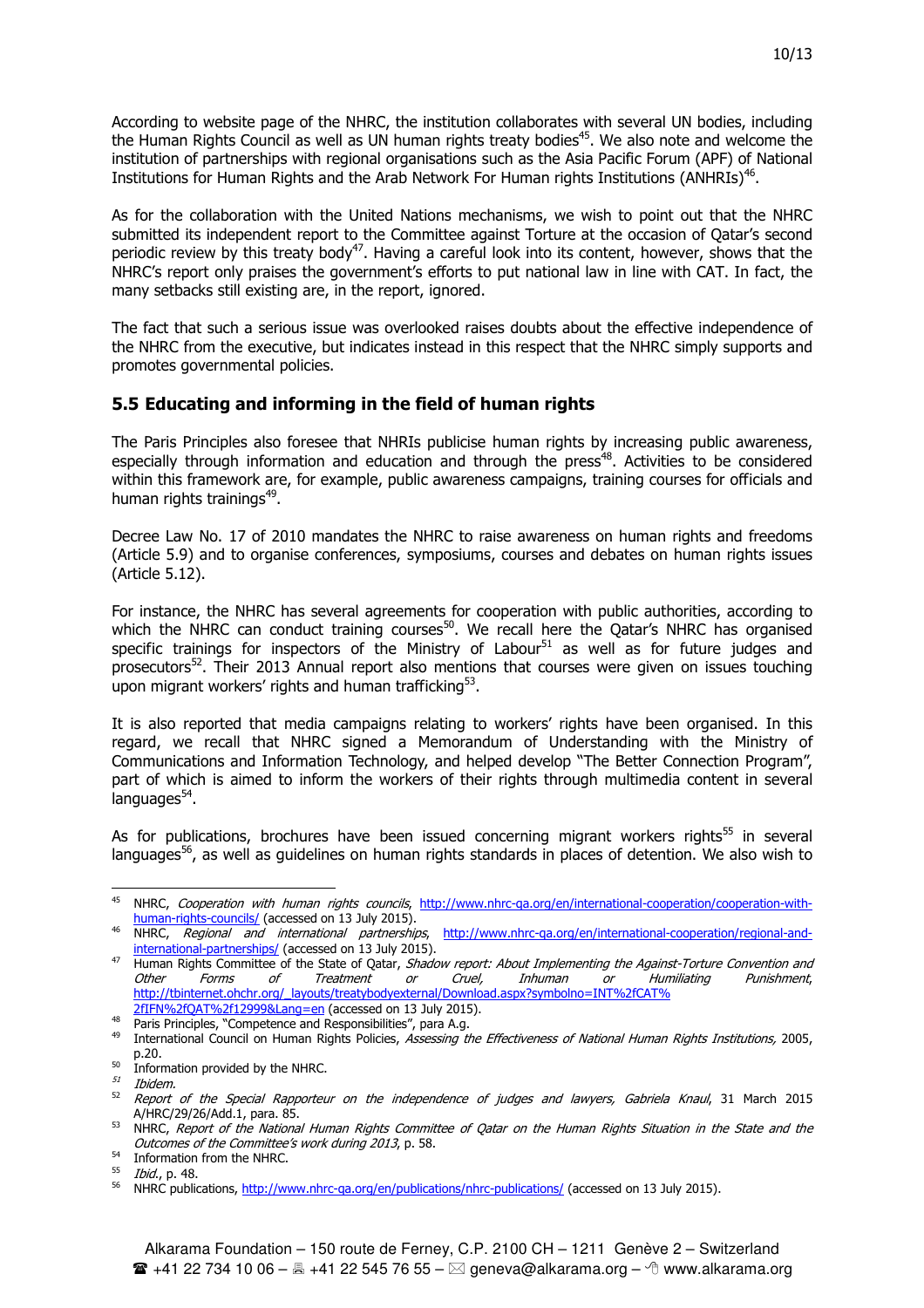point out that the NHRC has its own website<sup>57</sup> which includes information on its mandate, activities and publications.

We nevertheless notice that in the "news" page of the website, the news reported refer mainly of meetings of the NHRC's Chairman with different foreign authorities, leaving aside public statements assessing the human rights situation in the country. On the contrary, it would be important to find there news about the NHRC's public stand on sensitive issues.

#### **5.6 Relations with victims and civil society**

According to the methods of operations indicated in the Paris principles, it is provided that NHRIs develop relations with civil society organisations, including non-governmental organisations. This prerogative is endorsed in Decree Law No. 17 of 2010 in its Article 3.8.

From the website, we acknowledge that the Qatari NHRI has established partnerships with some international human rights organisations and has signed partnerships with international NGOs, including on the issue of migrant workers' rights<sup>58</sup>. However, no reference is made to any partnership with local organisations. On its part, Alkarama has contacted the NHRC demanding for information pertaining to the drafting of the current report and is pleased to refer that we enjoyed full collaboration from the NHRC.

#### **5.7 Receiving individual complaints**

The Additional Principles concerning the status of commissions with quasi-judicial competence address those NHRIs authorised to receive and hear complaints from victims of violations and detail their prerogatives. According to them, NHRIs may hear and consider complaints, seek an amicable settlement through reconciliation or through binding decisions or transmit them to the competent authorities, informing the party of his/her rights, making recommendations to the competent authorities.

Article 3.3 of Decree Law No. 17 of 2010 expressly mandates the NHRC to consider individual complaints.

The NHRC therefore created a permanent and structured mechanism for receiving and handling complaints from citizens and residents, including from third parties with the consent of the victim. Complaints can be received through different channels: personally at the offices of the NHRC, by phone through a free hotline or electronically through the NHRC website<sup>59</sup>. It is here relevant to note that the central premises of the NHRC now host a help desk office for migrant workers, staffed by representatives from those communities, in particular from Nepal, Philippines, India and Egypt who are considered the biggest foreign communities in Qatar, and who can provide for a translation service. Its function is to work as a facilitator between the NHRC and expatriates seeking help and collecting cases of violations<sup>60</sup>. We recognise that this is a positive step to enhance accessibility for victims, which is of particular importance for the most vulnerable sections of society, who would otherwise encounter particular difficulties in bringing attention to any violation of their human rights<sup>61</sup>.

The Committee has also developed its procedures for processing the complaints: it examines complaints and petitions, attempting to resolve some of them on a friendly basis or addresses the competent authorities to investigate them and take the legally required actions. In addition, the committee also provides free legal advice service, either personally or over the phone.

<sup>-</sup>57 http://www.nhrc-qa.org/en/ (accessed on 13 July 2015).

<sup>&</sup>lt;sup>58</sup> NHRC, *Memorandums of Understanding*, http://www.nhrc-qa.org/en/international-cooperation/memorandums-ofunderstanding/ (accessed on 13 July 2013).

 $\frac{59}{100}$ . NHRC, Submit a complaint, http://www.nhrc-qa.org/en/submit-a-complaint/ (accessed on 14 July 2015).

Asia Pacific Forum , *Qatar: NHRC opens help desks for foreign workers*, http://www.asiapacificforum.net/news/qatar-nhrcopens-help-desks-for-foreign-workers (accessed on 13 July 2015).

<sup>61</sup> International Coordinating Committee on National Institutions for the Promotion and Protection of Human Rights (ICC), General Observations of the Sub-Committee on Accreditation, May 2013, p. 27.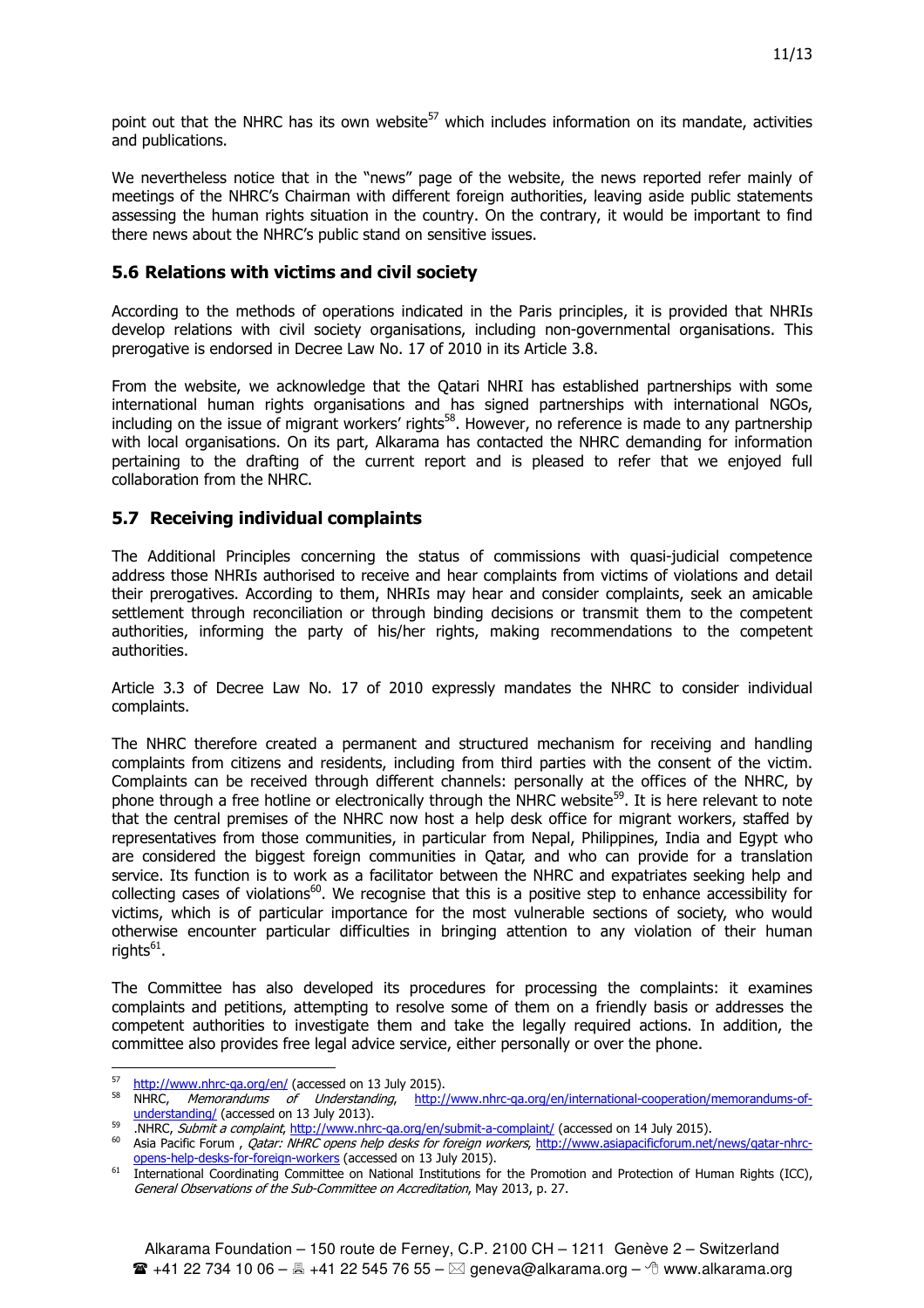The 2013 Annual report mentions that 1944 complaints<sup>62</sup> were received and they concerned several issues that include alleged violations of migrant workers' rights such as recruitment related requests, visa related requests, exit permits, complaints relating to arbitrariness by sponsors as well as other issues referring to citizenship, medical error and marriage. However, no disaggregated data is provided about the number of cases that reached an amicable settlement, of those submitted to the authorities as well as of the solved and pending cases. This is an example of lack of accountability: the public is kept unaware of the actual performance of the Committee and of the rationale behind its decisions. On the contrary, publicity in all the aspects of the work of NHRIs is both embedded in the mandate of promotion of the activity of the institution itself and responds as well to the principle of public accountability.

In addition, it is reported that this mechanism does not seem to be particularly efficient, at least as far as cases of violations of migrant workers' rights are concerned. As it is referred by the Special Rapporteur on the human rights of migrants, "the National Human Rights Committee has limited means and cannot take any decisions, only transfer the complaint to the relevant ministry. The Ministry of Labour can only mediate and if the employer does not agree, the worker has to file a case with the court. Migrants find the division of competencies between the Committee and the Ministries of Labour and Interior confusing."<sup>63</sup> In such cases, it would be more effective if the NHRC was able to take binding decisions, as the Additional principles allow, or, at least, we would suggest that cases of violations of human rights be referred to the Public Prosecutor for investigation and, when appropriate, prosecution of those responsible.

## **6. Conclusions and Recommendations**

#### **6.1 Conclusions**

Despite the reforms in the field of human rights taken by Qatar in order to comply with international law standards, the actual state of civil and political freedoms, the independence of the justice system as well as the situation of migrant worker's rights remain areas of concern. In such a situation, an effective national human rights institution would be fundamental in order to ensure a culture of human rights is promoted and human rights are enjoyed by everybody in Qatar.

Despite recognising that the NHRC has a very active role in the country and is endowed with working methods that permit it to effectively carry out its mandate, still, its lack of independence, be it due to its establishment or the appointment of its members through Amiri decree clearly illustrate its lack of compliance with the Paris Principles. This greatly impacts on its capacity to publicly and freely address human rights issues of political sensitivity.

#### **6.2 Recommendations**

#### **6.2.1 To the Subcommittee on Accreditation**

For these reasons, we argue that the NHRC of Qatar only partly complies with the Paris Principles, and therefore we suggest that the Sub-Committee on Accreditation recommend that the Qatar NHRC **be accredited with B status**.

#### **6.2.2 To the HCHR**

To comply with the Paris Principles, the NHRC should ensure a real independence from the executive, and take concrete actions to ensure it can take a public stand against violations and effectively

<sup>-</sup>NHRC, Report of the National Human Rights Committee of Qatar on the Human Rights Situation in the State and the Outcomes of the Committee's work during 2013, p. 44.

<sup>&</sup>lt;sup>63</sup> Report of the Special Rapporteur on the human rights of migrants, François Crépeau, 23 April 2014, A/HRC/26/35/Add.1, para. 52.